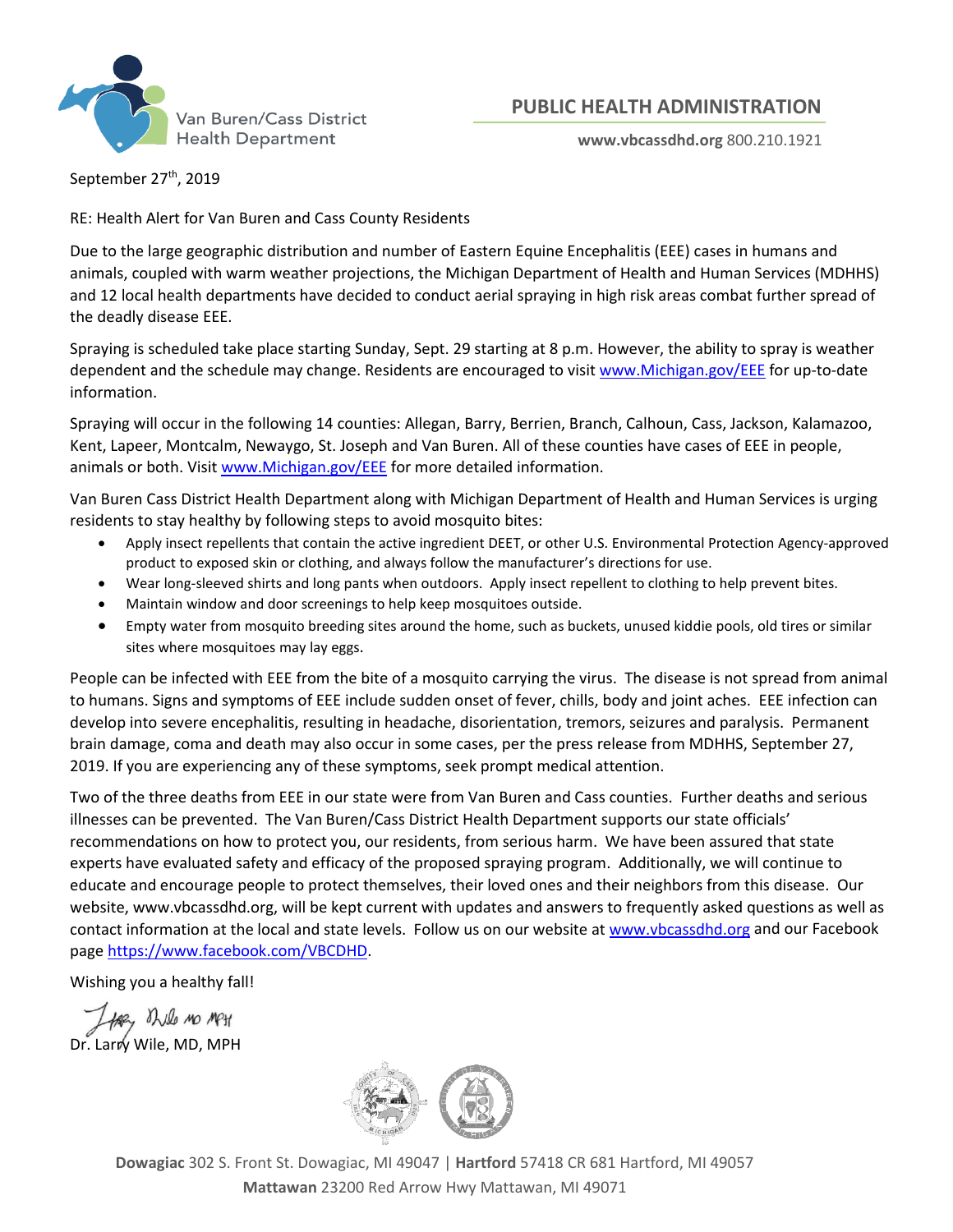

STATE OF MICHIGAN

DEPARTMENT OF HEALTH AND HUMAN SERVICES

LANSING

ROBERT GORDON DIRECTOR

GRETCHEN WHITMER GOVERNOR

**FOR IMMEDIATE RELEASE: CONTACT**: Lynn Sutfin

Sept. 27, 2019 517-241-2112 [SutfinL1@michigan.gov](mailto:SutfinL1@michigan.gov)

## **Aerial spraying being conducted in 14 counties to combat mosquito-borne disease** *Eastern Equine Encephalitis cases continue increasing in Michigan*

LANSING, Mich. – Due to the large geographic distribution and number of Eastern Equine Encephalitis (EEE) cases in humans and animals, coupled with warm weather projections, the Michigan Department of Health and Human Services (MDHHS) and 12 local health departments have decided to conduct aerial spraying in high risk areas combat further spread of the deadly disease EEE.

Spraying is scheduled take place starting Sunday, Sept. 29 starting at 8 p.m. However, the ability to spray is weather dependent and the schedule may change. Residents are encouraged to visit [Michigan.gov/EEE](https://www.michigan.gov/emergingdiseases/0,4579,7-186-76711_77442---,00.html) for up-to-date information.

Spraying will occur in the following 14 counties: Allegan, Barry, Berrien, Branch, Calhoun, Cass, Jackson, Kalamazoo, Kent, Lapeer, Montcalm, Newaygo, St. Joseph and Van Buren. Visit [Michigan.gov/EEE](https://www.michigan.gov/emergingdiseases/0,4579,7-186-76711_77442---,00.html) for more detailed information.

Aerial spraying is conducted by low-flying aircraft, beginning in the early evening and continuing up until 4:30 a.m. the next morning, in areas of concern. Mosquito control professionals will apply approved pesticides as an ultra-low volume (ULV) spray. ULV sprayers dispense very fine aerosol droplets that stay suspended in the air and kill adult mosquitoes on contact. This is a tactic other states, including [Massachusetts](https://www.mass.gov/news/state-officials-announce-additional-aerial-spraying-for-eee-in-critical-and-high-risk-0) and Rhode [Island,](https://www.ri.gov/press/view/36752) have recently employed to combat EEE.

"We are taking this step to help protect the health and safety of Michiganders in areas of the state that are being affected by this dangerous mosquito-borne disease," said Dr. Joneigh Khaldun, MDHHS chief medical executive and chief deputy for health. "The continuing number of cases in both people and animals indicate an ongoing risk for EEE exposure. We continue to urge residents to protect themselves against mosquito bites until a hard frost."

The pesticide being used is Merus 3.0 which is an organic pesticide containing 5 percent pyrethrin. Pyrethrins are chemicals found naturally in some chrysanthemum flowers. They are a mixture of six chemicals that are toxic to insects. Pyrethrins are commonly used to control mosquitoes, fleas, flies, moths, ants and many other pests. Pyrethrins have been registered for use in pesticides since the 1950s.

In general, health risks are not expected during or after spraying. No special precautions are recommended; however, residents and individuals who have known sensitivities to pyrethrins can reduce potential for exposure by staying indoors during spraying. Aerial spraying is not expected to have any impacts on surface water or drinking water.

- MORE -